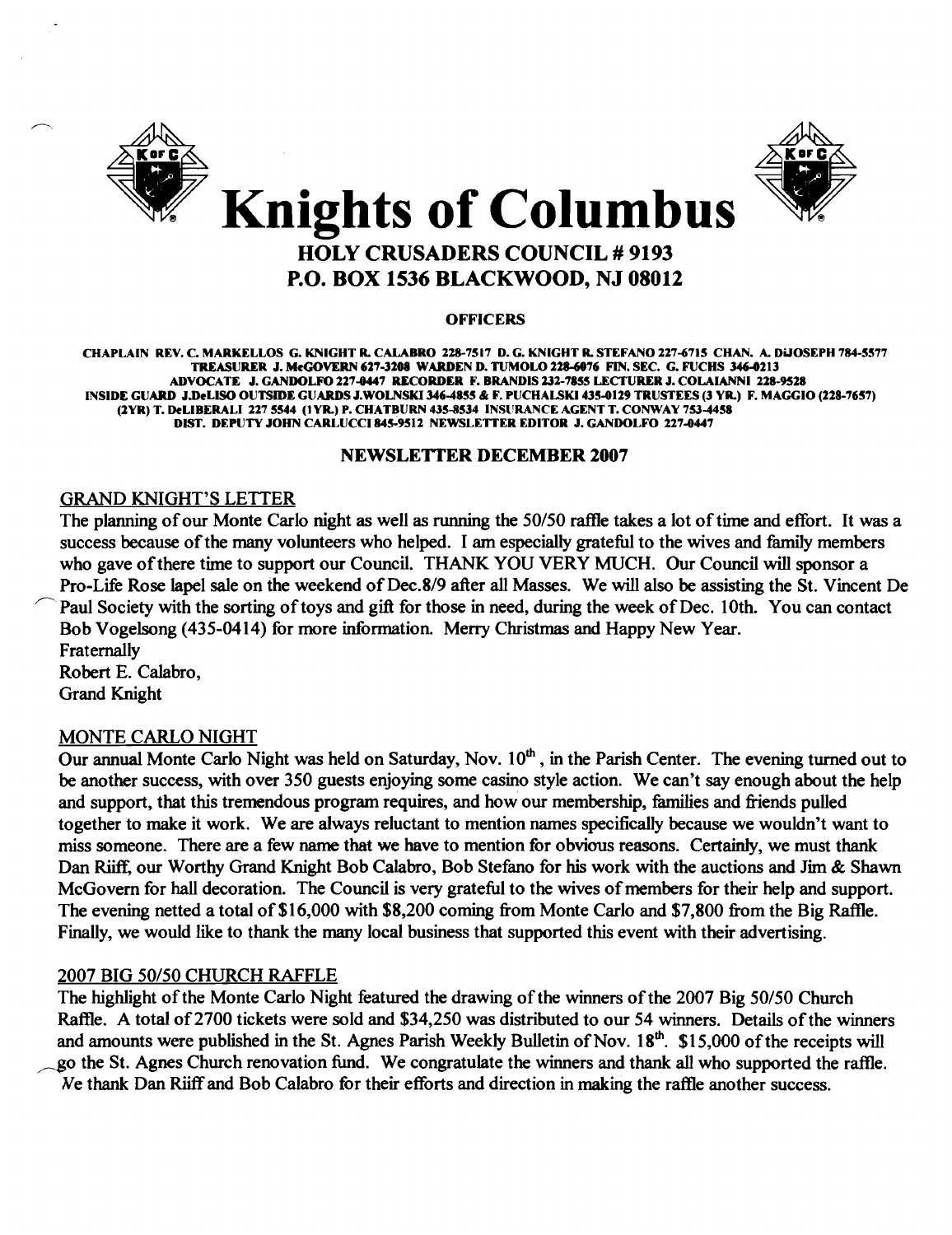#### KNIGHT\F AMIL Y OF THE MONTH

Our Knight of the month for November was Joe Mikos (Service to the Council). Our Families of the month for November were Bob Stefano and family, and Jim McGovern and family. Congratulations and thank you.

#### DEGREE NEWS

We congratulate Larry Lazo on taking his second degree on Nov. 15<sup>th</sup> at Sancta Familia Council, Sewell. We also congratulate Harry Bocchino and Mathew Whelan on taking their second degree on Nov. 27<sup>th</sup> at Santa Maria Council

#### CHAPLAIN'S CORNER

Man's troubles are the inevitable result of his neglect of the divine and natural law. Man's only solution is found in a spiritual revolution. The spiritual condition of the whole world today has reached such a low point that it poses a greater danger to mankind than do the omens of would-wide atomic or missile warfare. Spiritual indifference has done to the Church and to mankind for greater damage than all the persecutions of the past two thousand years. The crux of the problem is the souls of those who believe in God and who know the will of God, but refuse to carry it out.

#### PRO-LIFE ROSE SALE

During the weekend of Dec. 8-9 we will be distributing lapel roses to raise funds for the Pro-Life effort at 8t Agnes and 8t. John Vianney Churches. We will need your help in the rear of the Church, following the Mass you normally attend, to distribute the roses and collect donations. Please make yourselves available. Proceeds from the sale will be used to finance bus transportation to Washington D.C., on January  $22<sup>nd</sup>$ , to demonstrate against abortion. Ifyou need further information, Vince Mento (227-3916) is our Pro-life Director.

#### HELP ST. VINCENT DePAUL SOCIETY

We will be assisting the St Vincent DePaul Society with the Christmas gifts for people in need, again this year. During the week of Dec. 10th we will be at the Council home sorting the gifts. Contact Bob Vogelsong if you can help for one or two hours. Home (435-0414) or Cell (609-314-0423).

#### MAL VERN RETREAT

The regular retreatants have received the reservation forms for our Malvern retreat on Jan. 11-13. Fred Durso  $(627-3574)$  is our coordinator and, if we send our forms and deposits to him, he can get us booked in the same area. You can also give your reservation forms to John Gandolfo who will forward them to Brother Fred. Why not use the additional blank form to recruit someone else.

#### SPECIAL BENEFIT

Friends and former classmates of Andy DiJoseph will be hosting a fund raiser at the Palace in Blackwood on Saturday, January 26<sup>th</sup>. The funds raised will help with the considerable medical bills associated with Brother Andy's serious illness. They are aware of Andy's involvement with the Knights of Columbus and they have asked us to participate. If you wish to attend this worthwhile event, donations are \$25 and tickets may be obtained from Dan Riiff(228-0334),

#### KNIGHTS OF COLUMBUS INSURANCE

Tempis Fugit. Time flies. The older we get, the more that statement seems to ring true. Especially as we prepare to ring in another new year. I hope that 2007 was a healthy. prosperous year for you and your family. Ifyou're like most people, you've made some resolutions for the new year. If I may, I'd like to add to your list of resolutions by two. First, write them down. A resolution is really a goal for the year and, until you commit a goal to writing, it's nothing more than a wish. So write you resoluti80ns down. Second, visit with your professional Knights of Columbus insurance agent. The 'insurance check-up" that I'll provide (free of charge, by the war!) will quickly identify any gaps in your family's life insurance program. And you'll want to fill those gaps now, not later. Because unlike many other products, you need more than money to obtain life insurance. You also need good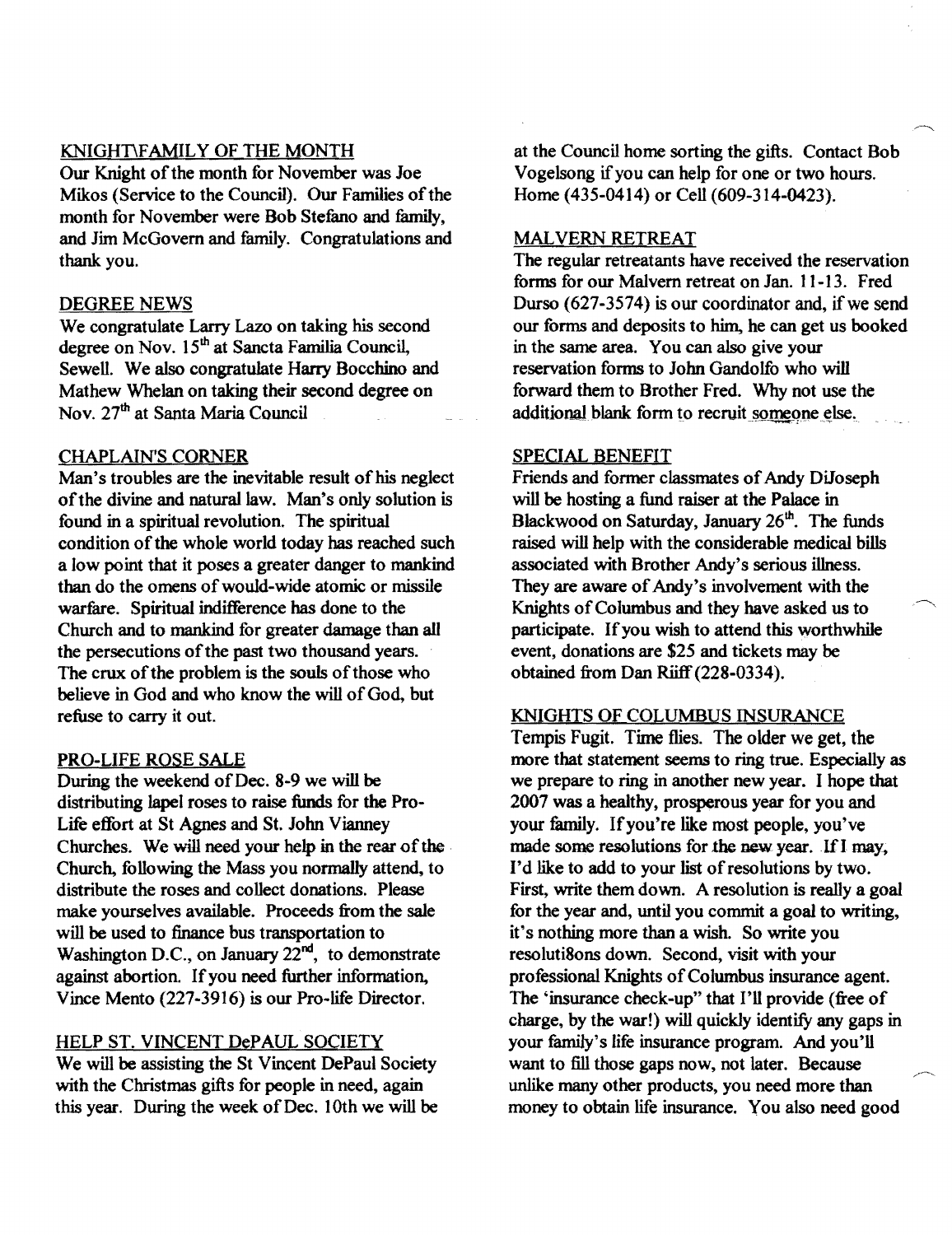health, and no one will ring a bell warning you when your health is about to change. Knights of Columbus life insurance off3ers something precious few other financial products can-guarantees. As long as you pay your premiums, the policy proceeds will be there for your beneficiaries should something happen to you. We call that peace of mind, and that's-as they say in the credit card commercial "priceless. "

Thomas J. Conway, Jr. FICF, Field Agent

#### CHAPTER CHRISTMAS DINNER

On December  $12<sup>th</sup>$  the annual Chapter Christmas Dinner will be held at Santa Maria Council, Haddon Heights, cocktails at 7:00 and dinner at 8:00 PM. Tickets are \$15. Make your reservations with Financial Secretary, George Fuchs (346-0213).

#### FOURTH DEGREE NEWS

The Bishop Schad Assembly is offering an evening of song, entertainment, and good food. The evening, presented by Palace Productions, starts off a excellent buffet and Christmas music by the Harmony Show Choir from Mainstage Center of the Arts. After dinner, a dramatic reading of the Christmas Carol will be done by the popular Spotliters! Performances will be December 6th and 13th at "The Palace" 109 N Black Horse Pike in Blackwood Doors open at 6:30 PM. Price is \$39.95 per person. Call Barry Start (384 5884) for reservations. All funds raised by Bishop Schad Assembly will be used for Charitable purposes. The Bishop Schad Assembly meets on the third Wednesday 8:00 PM, Church Street.

#### FIRST FRIDAY ADORATION

Exposition of the Blessed Sacrament will take place in the St. Agnes Chapel on First Friday, Dec. 7th, following the 9:00 AM Mass, continue until 7:00 PM, and close with Benediction. We are committed to ''watch'' in half-hour shifts throughout the day. To schedule your time call John Colaianni (228 .~")528). Please try to stop in during the day to spend time with the Lord.

#### DECEMBER BIRTHDAYS AND ANNIVERSARIES

The following brothers or members of their families will celebrate their birthdays this month: Mrs. Mary Ann Busa, Robert Calabro, Anthony Ceci, Sal Curi, Theresa and Wendy DiCamillo, Joe Gallagher, John Gandolfo, Jr., Paul Labadie, Larry Lazo, Jeffrey S. Lilley, Michael Lisanti, Mark McDermott, Mark McGovern, Joe Moore, Walt Myers, Sal Polo, Albert Radano, Jr., Louis Schiezzari, Peter Sirolli, Jack Woinski, and Joseph Woyciechowski. The following members will celebrate their anniversaries this month: Mr.& Mrs. Fred Durso, and Mr.& Mrs. George Fuchs. If we missed someone's birthday or anniversary, please contact John Gandolfo (227-0447)

#### EDITORIAL

We are reminded that during the coming holiday season our desire is to "Keep Christ in Christmas." The season has long since gotten so commercial that it is sometimes described as," that time of year, when people spend money they don't have to buy things that people really don't need." Plus, they knock themselves out doing it. Enjoy the season with family and friends. Have a good time, but don't forget the true meaning of Christmas. Merry Christmas and Happy New Year. Vivat Jesus.

#### IMPORTANT DATES

- Dec. 6 Officers Meeting (8 PM Church St.)
- Dec. 7 First Friday (St. Agnes Chapel)
- Dec. 8-9 Rose Sale (After All Masses)
- Dec. 12 Chapter christmas Dinner (Santa Maria)
- Dec. 13 Council Meeting (8 PM Church St.)
- Dec. 25 Christmas Day
- Dec. 27 No Meeting
- Jan. 3 Officers Meeting (8 PM Church St.)
- Jan. 4 First Friday (St. Agnes Chapel)
- Jan. 10 Council Meeting (8 PM Church St.)
- Jan. 11-13 Malvern Retreat
- Jan. 19 Free Throw Contest (Parish Center)
- Jan. 22 March For Life (Washington D.C.)
- Jan. 24 Council Meeting (8 PM Church St.)
- Jan. 26 Special Benefit (Palace, Blackwood)